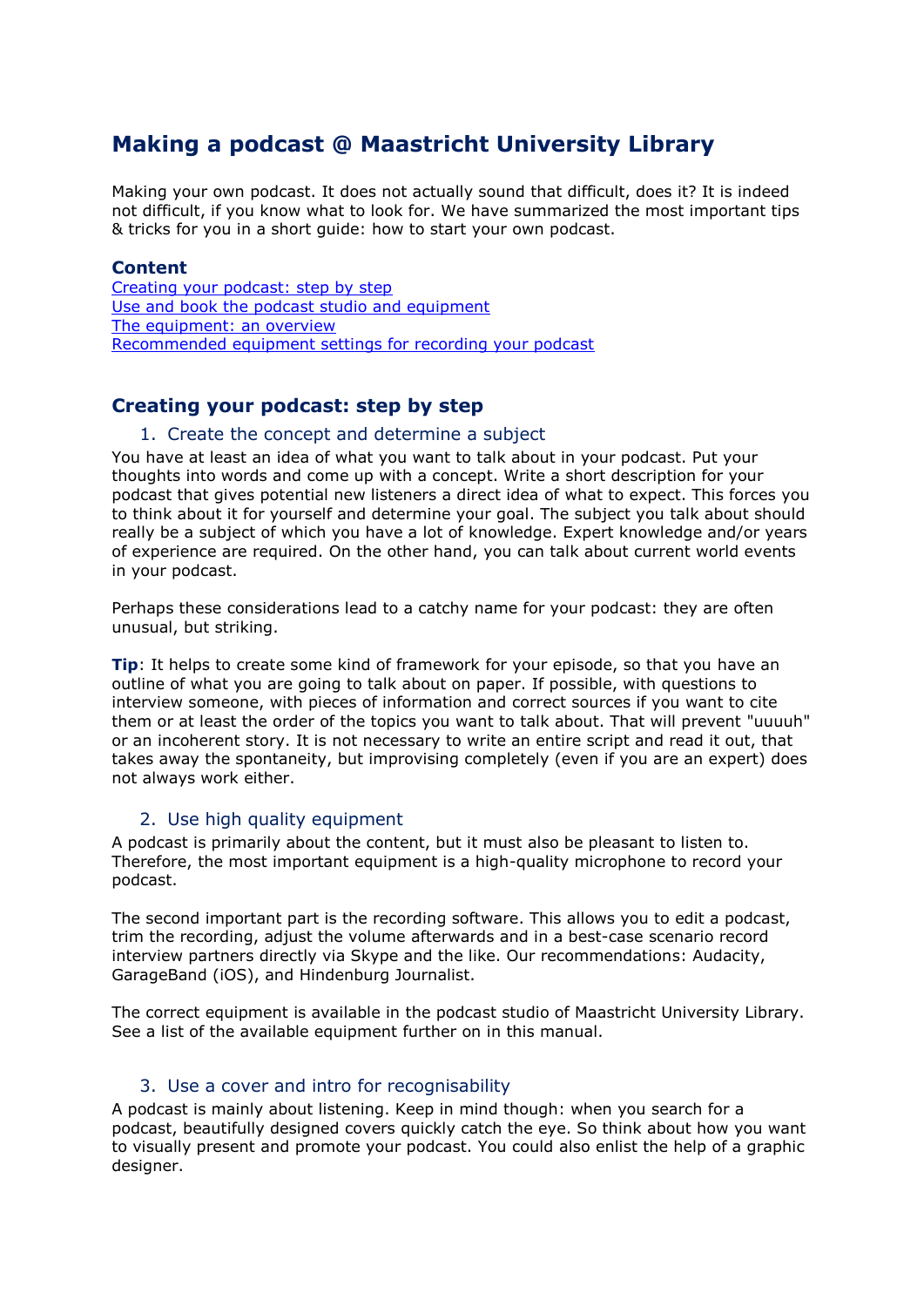The intro is the introduction to all your podcast episodes. It provides continuity and immediately grabs the listeners. Music that fits the theme, a few sentences that welcome the listener and summarize what your podcast is about in general: that is all you need.

**Tip**: You can download royalty-free music on websites such as [www.bensound.com.](http://www.bensound.com/)

**Tip**: An easy to use tool for graphic design is [www.canva.com.](http://www.canva.com/)

### 4. Make a trial recording

Before you really get started, test your setting! Familiarize yourself with the technique and listen to how the recording sounds. Is there too much reverb? Are you too far away from the microphone? To reduce the reverberation, you should sit in a furnished room, but without environmental noise. No joke: some podcasters set up recording nooks in pantry rooms or even spacious closets.

### 5. Choose a platform to publish your podcast

You have several options for distributing your podcast. First and foremost, you need to choose a podcast host, who will automatically publish the episodes on different platforms. This is done by means of an RSS feed, through which the current podcast episode is always available on Spotify, TuneIn and other such platforms. Hosts that generate this RSS feed for you and automatically distribute it to the various platforms at the touch of a button include SoundCloud, Libsyn and Podigee.

### 6. Fire up the microphone and go!

Well-prepared? Then you can finally start: go ahead and record your first podcast episode. This will usually cover a specific topic but can also serve as an introduction to yourself and your podcast. Keep chatting, touch your listeners with your enthusiasm, and look ahead to the next episodes.

For future episodes, it's a good idea to plan how often you want to release new episodes, when you plan the topics ahead of time, and whether you might write short scripts for each episode so you don't get lost while recording.

**Source**:<https://magazine.teufelaudio.nl/je-eigen-podcast-maken-hoe-doe-je-dat/> (April 2022) **Source**: [https://communities.surf.nl/media-education/artikel/de-kracht-van-podcasts-in-het](https://communities.surf.nl/media-education/artikel/de-kracht-van-podcasts-in-het-onderwijs-highlights-uit-het-webinar-van)[onderwijs-highlights-uit-het-webinar-van](https://communities.surf.nl/media-education/artikel/de-kracht-van-podcasts-in-het-onderwijs-highlights-uit-het-webinar-van) (May 2022)

#### **For more information about creating podcasts see also:**

<https://www.smartpassiveincome.com/guide/how-to-start-a-podcast-tutorial-pat-flynn> / (June 2022)

<https://training.npr.org/2017/01/31/the-ear-training-guide-for-audio-producers/>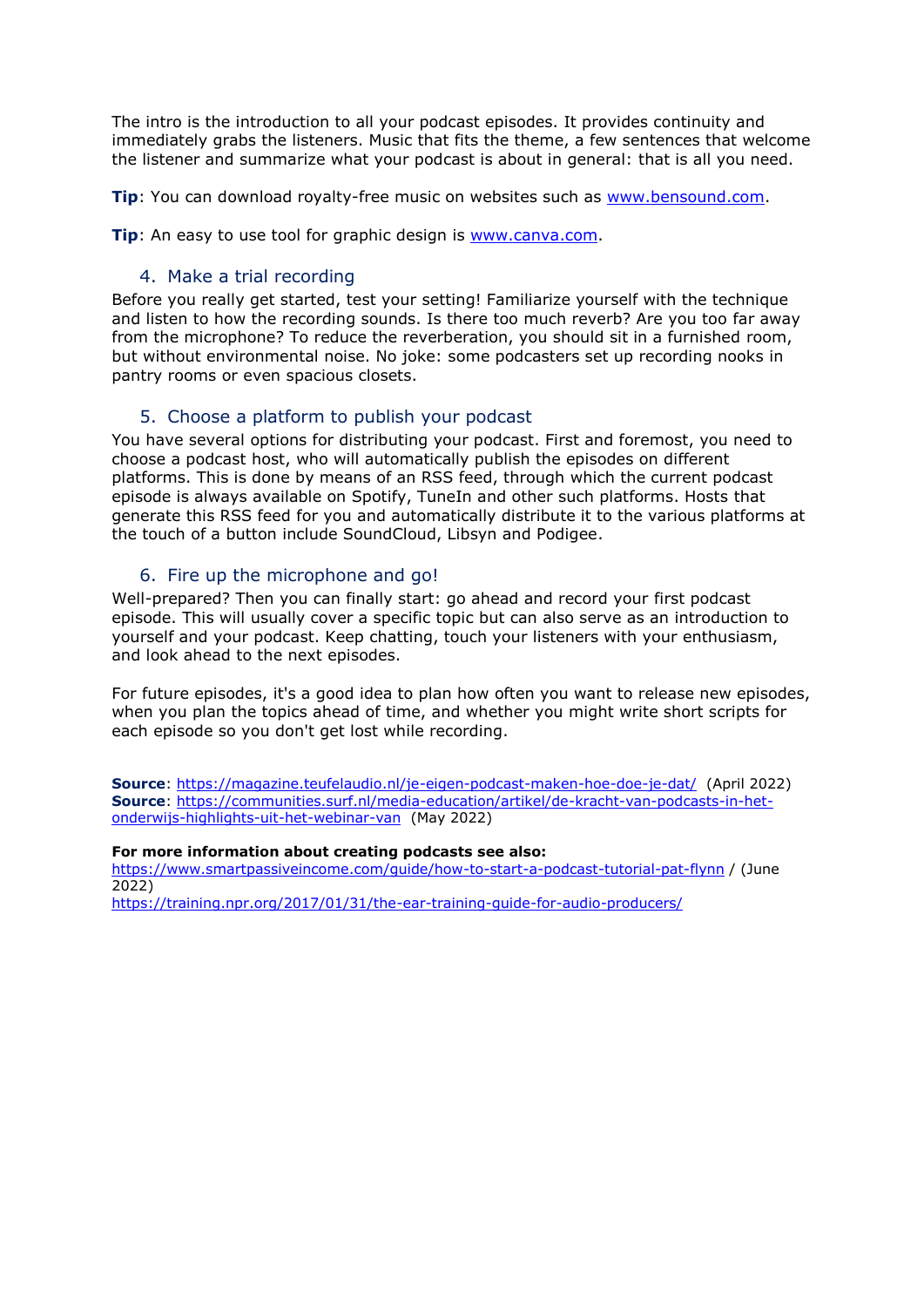## <span id="page-2-0"></span>**Use and book the podcast studio and equipment**

### 1. Book the podcast studio

Pre-booking of the room and equipment is mandatory. You can book the podcast studio through the [UM Resource Booker.](https://resourcebooker.maastrichtuniversity.nl/) This can be done up to 3 weeks in advance. Prior to your chosen time slot, pick up the key at the Library Information Desk. There you can get directions to the location of the podcast studio.

UM staff and lecturers: If the studio needs to be reserved more than 3 weeks in advance, please send a request to [reservations-ub@maastrichtuniversity.nl.](mailto:reservations-ub@maastrichtuniversity.nl) Clearly state the date, time, and your name. Sign up at the information desk to receive instructions and the key.

- 2. Using the studio: house rules
- A) It is mandatory to stick to the recommended and already set settings when using the podcast equipment. If you want to make any changes to these settings, please consult with the library first. <https://library.maastrichtuniversity.nl/contact/>

You can find more information about equipment settings below.

- B) If you would like publicity for your podcast, send a request via [https://library.maastrichtuniversity.nl/contact/.](https://library.maastrichtuniversity.nl/contact/)
- C) Please leave the room tidy and switch off the equipment after use. Return the key to the Information Desk. Please handle the equipment and space with care. **You are liable for any damage.**
- D) Save the recordings directly to your own device after use. Empty the SD card belonging to the equipment. This way you **prevent abuse by others**! Also think about where you will publish your recordings. Check the Library Website for more information about safely handling your data.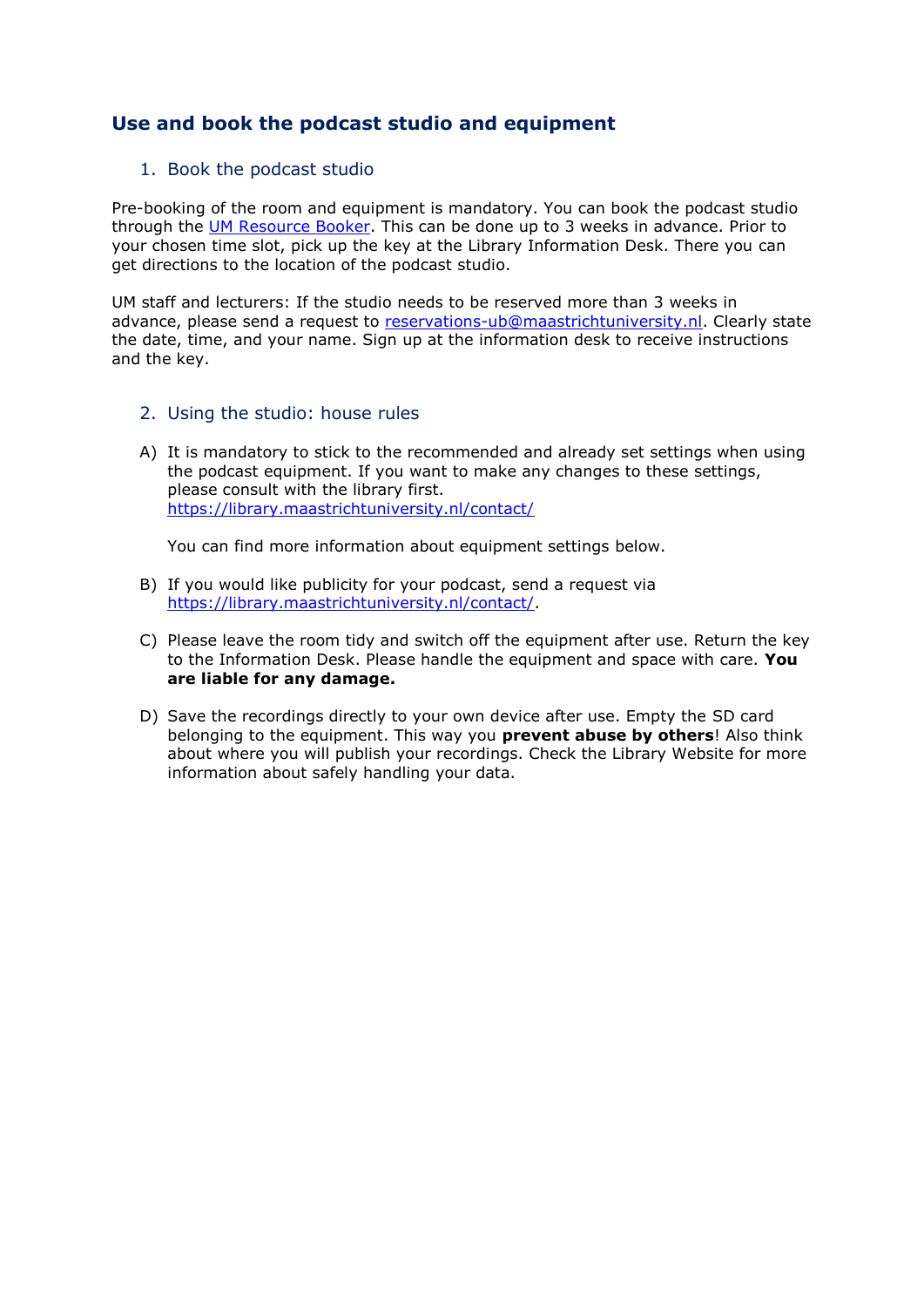# <span id="page-3-0"></span>**The Equipment**



Zoom H6 audio recorder (6 channels), 2 built-in microphones, 4 XLR inputs for external microphones, line-in, Sandisk SDXC 128GB memory card storage for audio recordings.



Rode PodMic. Speech-optimized large diaphragm microphones (4x) CA-PRO XLR male - XLR female 1.5 meter cables (4x)



K&M table tripod with heavy foot (2.5 kg). Black. Height adjustable 217-247mm. (4x) CA-PRO XLR male - XLR female 1.5 meter (4x).



Beyer Dynamic DT240 Pro hoofdtelefoon monitoring opname.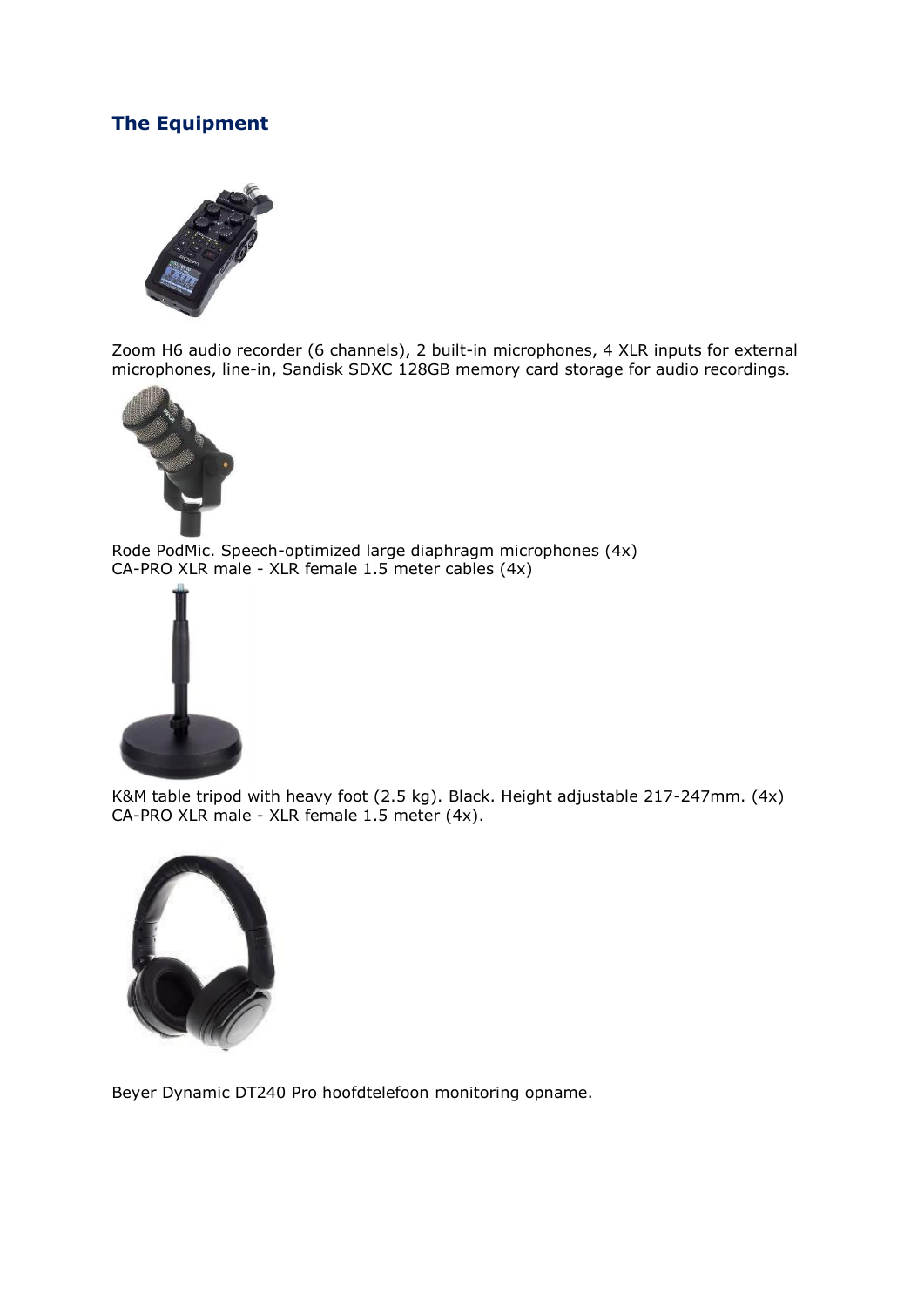### <span id="page-4-0"></span>**Recommended equipment settings for recording your podcast**



You can connect up to four XLR microphones to the Zoom H6 Handy Recorder. Included is an XY mic, which will make your recordings sound more natural. The Zoom H6 will record each track separately in uncompressed WAV format. You can enable or disable each track by pressing the track buttons,  $L+R$  and  $1 - 4$ . The indicator of the selected track button lights red when enabled.

Make sure you disable the tracks you do not use to prevent interference. If you press track button 2 while pressing and holding track button 1, tracks 1/2 will become a stereo track (stereo link). Tracks 3/4 can be made into a stereo track in the same way. Stereo links can also be deactivated in the same way. The L/R track stereo link, however, cannot be deactivated.

You can find more information in the hardcopy manual supplied with the equipment. When you finish recording, use the supplied SD-card reader to copy your recordings to your personal device. You can format the SD-card using the Zoom H6 or your laptop.

Each track has a dial to control input volume. They are usually set at seven or eight, depending on the voice of the speaker and background noise. Try to set them as low as possible to prevent any unwanted (background) noises in your recordings. Mind the level meters on screen, adjust so that the peak level stays around −12dB.